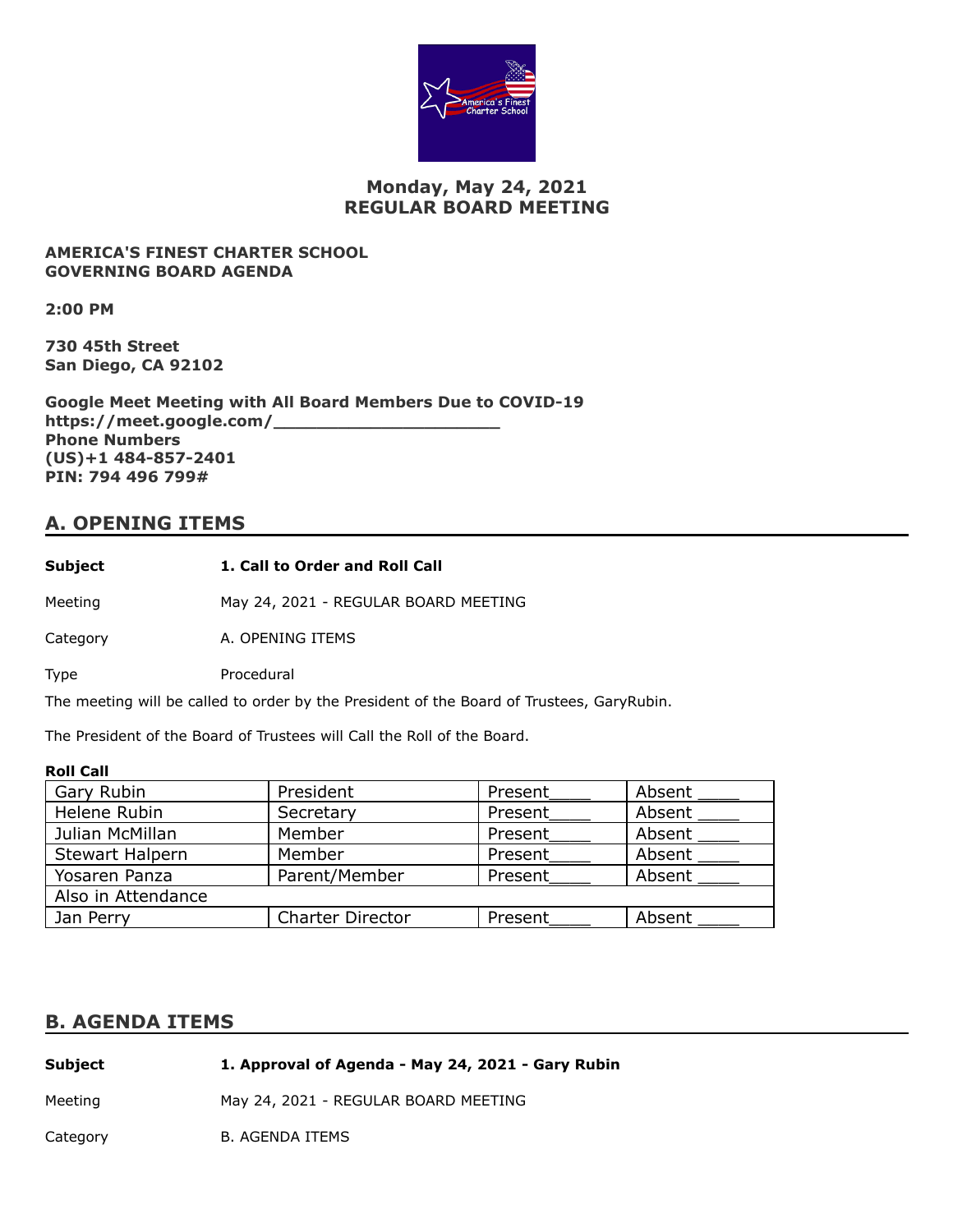| Type               | Action                                               |  |
|--------------------|------------------------------------------------------|--|
| Recommended Action | Motion to approve the agenda.                        |  |
|                    | Motion_______ Second______ Ayes______ Nays______     |  |
| <b>Subject</b>     | 2. Approval of Minutes - March 25, 2021 - Gary Rubin |  |
| Meeting            | May 24, 2021 - REGULAR BOARD MEETING                 |  |
| Category           | <b>B. AGENDA ITEMS</b>                               |  |
| Type               | Action                                               |  |
| Recommended Action | Motion to approve the Minutes - March 25, 2021       |  |
|                    | Motion_______ Second_______ Ayes_______ Nays______   |  |
| Eilo Attachmontc   |                                                      |  |

File Attachments [BOARD MINUTES March 25. 2021.pdf \(589 KB\)](https://go.boarddocs.com/ca/americasfinest/Board.nsf/files/C36QWE6A2C46/$file/BOARD%20MINUTES%20March%2025.%202021.pdf)

| <b>Subject</b>                                                 | 3. Introduction - New High School Principal Brent Wozniak - Tim Bagby |
|----------------------------------------------------------------|-----------------------------------------------------------------------|
| Meeting                                                        | May 24, 2021 - REGULAR BOARD MEETING                                  |
| Category                                                       | <b>B. AGENDA ITEMS</b>                                                |
| <b>Type</b>                                                    | Information                                                           |
| <b>Subject</b>                                                 | 4. April Financials Board Report - Richard Farace                     |
| Meeting                                                        | May 24, 2021 - REGULAR BOARD MEETING                                  |
| Category                                                       | <b>B. AGENDA ITEMS</b>                                                |
| <b>Type</b>                                                    | Discussion, Information                                               |
| File Attachments<br>April 2021 Financial Report.pdf (1,038 KB) |                                                                       |

| <b>Subject</b>     | 5. Approval of the 2020-21 & 2021-22 EPA Resolution - Richard Farace |  |
|--------------------|----------------------------------------------------------------------|--|
| Meeting            | May 24, 2021 - REGULAR BOARD MEETING                                 |  |
| Category           | <b>B. AGENDA ITEMS</b>                                               |  |
| Type               | Action                                                               |  |
| Recommended Action | Motion to approve the 2020-21 & 2021-22 EPA Resolution               |  |
|                    | Motion ______ Second _______ Ayes _______ Nays _______               |  |
| File Attachments   |                                                                      |  |

[EPA Resolution.pdf \(30 KB\)](https://go.boarddocs.com/ca/americasfinest/Board.nsf/files/C36R8S6B54CF/$file/EPA%20Resolution.pdf)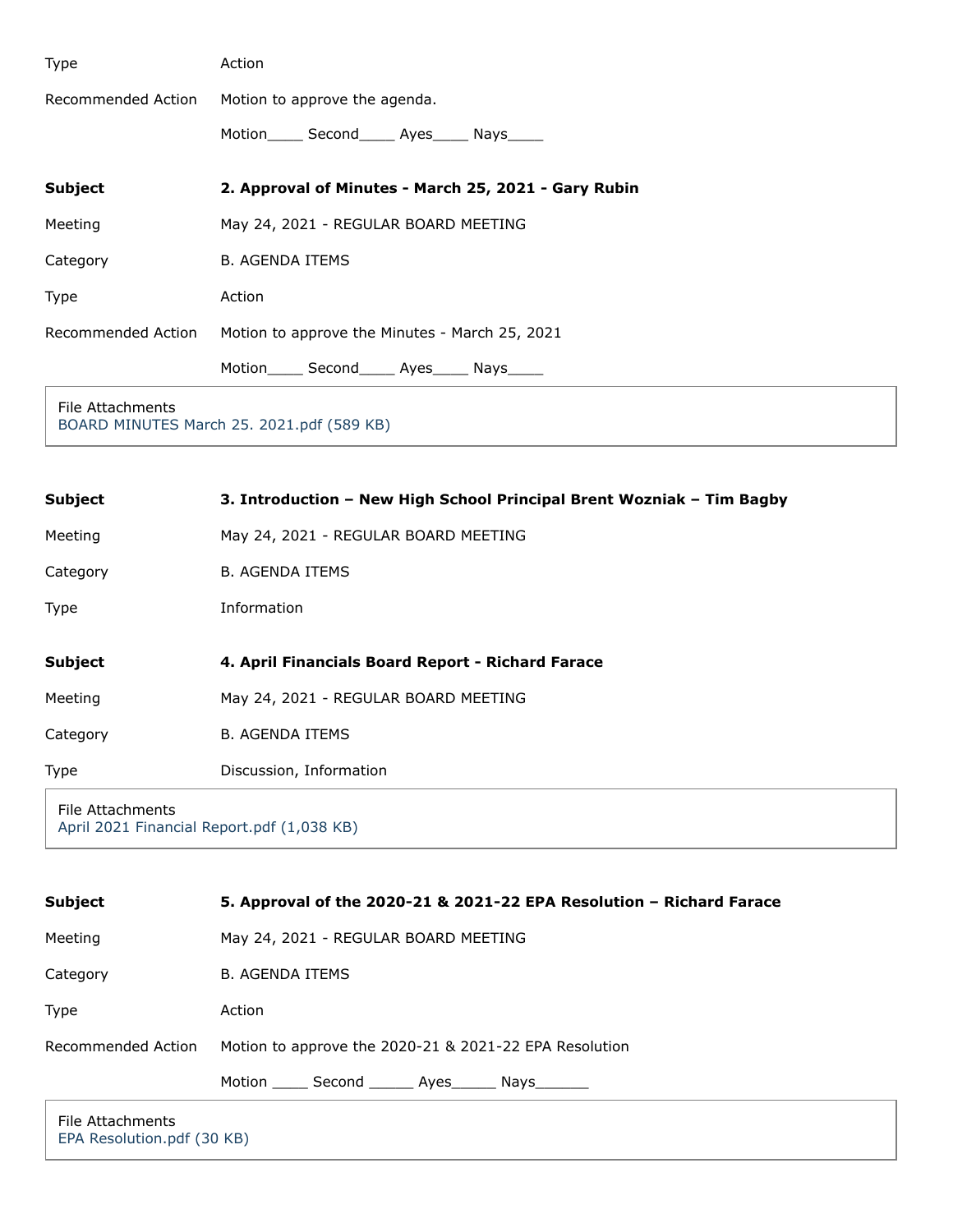| <b>Subject</b>     | 6. Approval of the 2021-22 CONAPP - Richard Farace |
|--------------------|----------------------------------------------------|
| Meeting            | May 24, 2021 - REGULAR BOARD MEETING               |
| Category           | <b>B. AGENDA ITEMS</b>                             |
| <b>Type</b>        | Action                                             |
| Recommended Action | Motion to approver the 2021-22 CONAPP              |
|                    | Second Ayes Nays<br>Motion                         |

File Attachments [2021-22 CONAPP AMERICAS FINEST.pdf \(100 KB\)](https://go.boarddocs.com/ca/americasfinest/Board.nsf/files/C36RAD6B9D63/$file/2021-22%20CONAPP%20AMERICAS%20FINEST.pdf)

| <b>Subject</b> | 7. Discussion LCAP (First Read) – Tim Bagby |
|----------------|---------------------------------------------|
| Meeting        | May 24, 2021 - REGULAR BOARD MEETING        |
| Category       | <b>B. AGENDA ITEMS</b>                      |
| <b>Type</b>    | Discussion                                  |

File Attachments [....America's Finest LCAP Template 2021-2024.docx \(1,018 KB\)](https://go.boarddocs.com/ca/americasfinest/Board.nsf/files/C38PNH60F877/$file/....America)

| <b>Subject</b>                                                      | <b>8. Discussion LCAP Survey</b>     |
|---------------------------------------------------------------------|--------------------------------------|
| Meeting                                                             | May 24, 2021 - REGULAR BOARD MEETING |
| Category                                                            | <b>B. AGENDA ITEMS</b>               |
| Type                                                                | <b>Discussion</b>                    |
| File Attachments<br>2020-21 LCAP Survey - Google Forms.pdf (532 KB) |                                      |

| <b>Subject</b>                                                     | 9. Discussion of LCFF Dashboard Indicator Survey - Jan Perry |
|--------------------------------------------------------------------|--------------------------------------------------------------|
| Meeting                                                            | May 24, 2021 - REGULAR BOARD MEETING                         |
| Category                                                           | <b>B. AGENDA ITEMS</b>                                       |
| Type                                                               | <b>Discussion</b>                                            |
| File Attachments<br>2020-21 LCFF Dash Board Indicator.pdf (174 KB) |                                                              |

**Subject 10. Approval of SELPA – Agreement for Participation**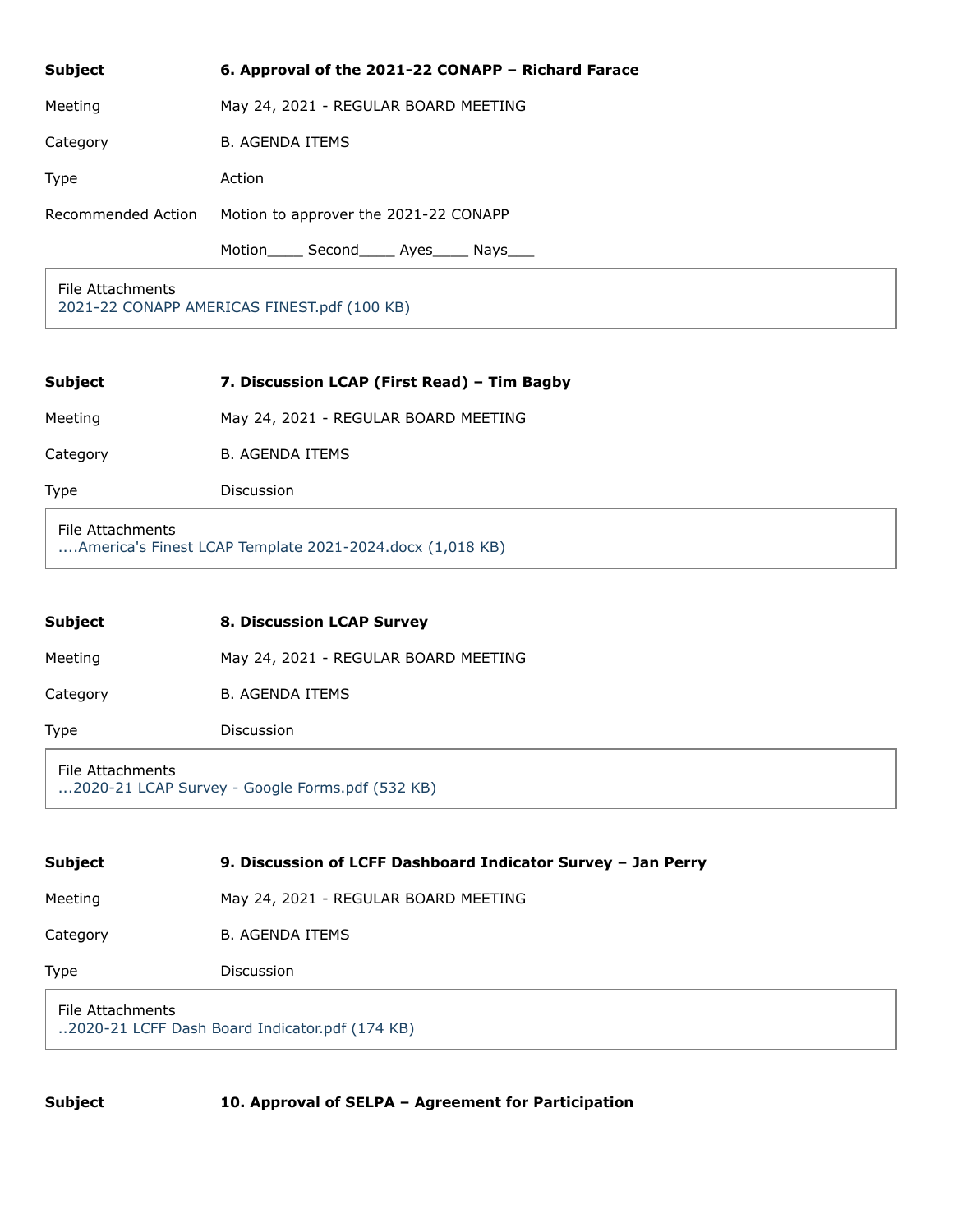| Meeting                                  | May 24, 2021 - REGULAR BOARD MEETING                      |
|------------------------------------------|-----------------------------------------------------------|
| Category                                 | <b>B. AGENDA ITEMS</b>                                    |
| Type                                     | Action                                                    |
| Recommended Action                       | Motion to approve the SELPA - Agreement for Participation |
|                                          | Second Ayes Nays<br>Motion                                |
| File Attachments<br>SELPA.pdf (3,414 KB) |                                                           |

| <b>Subject</b>     | 11. Approval of Graduation Requirements (High School) – Tim Bagby |
|--------------------|-------------------------------------------------------------------|
| Meeting            | May 24, 2021 - REGULAR BOARD MEETING                              |
| Category           | <b>B. AGENDA ITEMS</b>                                            |
| Type               | Action                                                            |
| Recommended Action | Motion to approve the Graduation Requirements (High School)       |
|                    | Motion Second Ayes Nays                                           |

#### File Attachments

[Graduation Requirements AFCHS 2021 \(1\) \(2\).pdf \(85 KB\)](https://go.boarddocs.com/ca/americasfinest/Board.nsf/files/C36RWT6D8BD5/$file/Graduation%20Requirements%20AFCHS%202021%20(1)%20(2).pdf)

| <b>Subject</b>     | 12. Approval of Expanded Learning Opportunities Grant Plan - Tim Bagby |
|--------------------|------------------------------------------------------------------------|
| Meeting            | May 24, 2021 - REGULAR BOARD MEETING                                   |
| Category           | <b>B. AGENDA ITEMS</b>                                                 |
| <b>Type</b>        | Action                                                                 |
| Recommended Action | Motion to approver the Expanded Learning Opportunities Grant Plan      |
|                    | Motion_______ Second_______ Ayes______ Nays______                      |
| File Attachments   |                                                                        |

[CDE ELO Grant 2021.pdf \(91 KB\)](https://go.boarddocs.com/ca/americasfinest/Board.nsf/files/C36RW56D6CAC/$file/CDE%20ELO%20Grant%202021.pdf)

# **C. ADJOURN MEETING FOR EXECUTIVE SESSION**

| Subject  | 1. No Executive Session at this meeting  |
|----------|------------------------------------------|
| Meeting  | May 24, 2021 - REGULAR BOARD MEETING     |
| Category | C. ADJOURN MEETING FOR EXECUTIVE SESSION |
| Type     | Information                              |

# **D. PUBLIC COMMENT**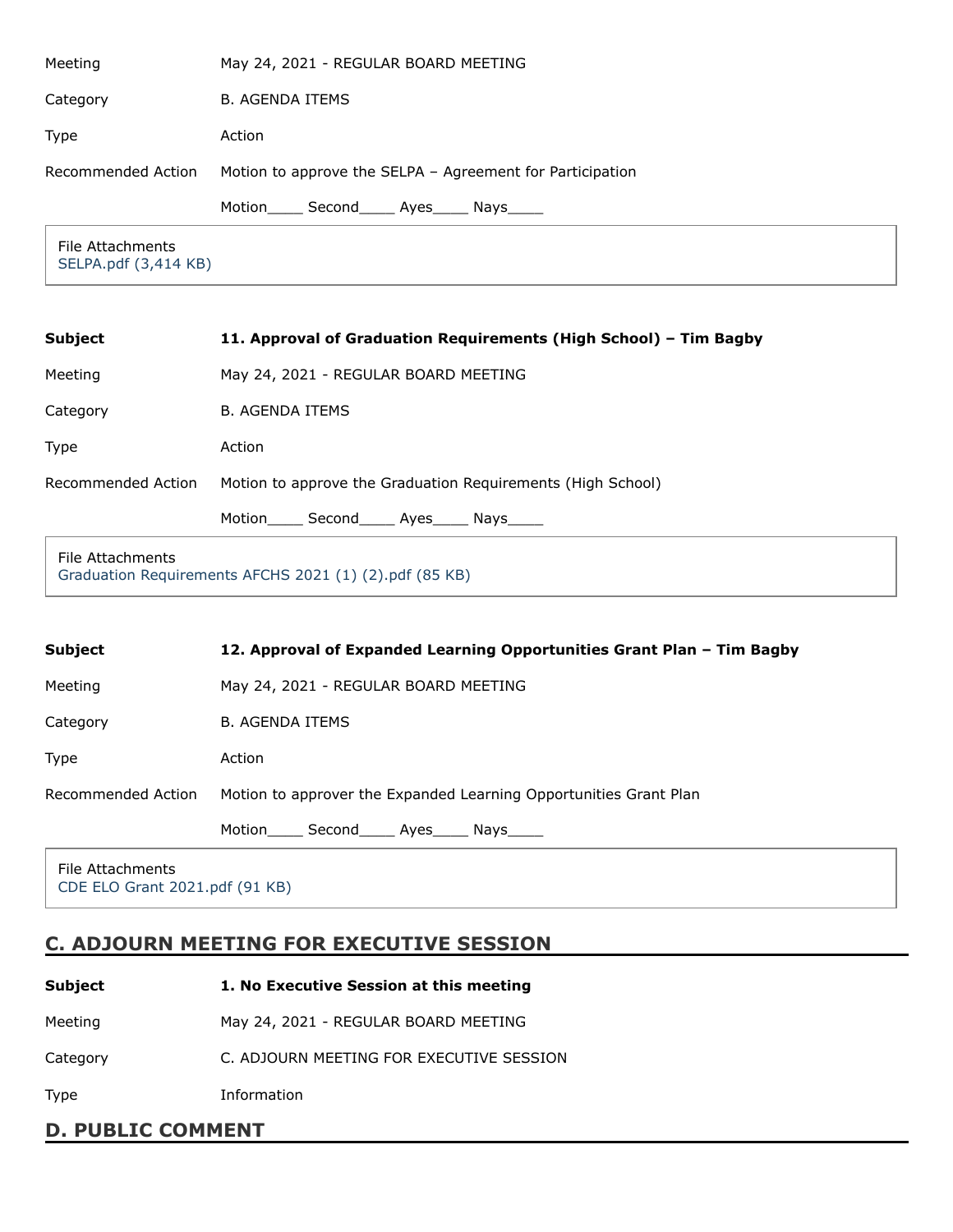| Subject  | 1. Public Comment Guidelines         |
|----------|--------------------------------------|
| Meeting  | May 24, 2021 - REGULAR BOARD MEETING |
| Category | D. PUBLIC COMMENT                    |

Type Information

This is the appropriate point in the meeting for any members of the audience to speak on matters of special interest or concern not on the present agenda.

### **INSTRUCTIONS FOR PRESENTATIONS TO THE BOARD BY PARENTS AND CITIZENS**

America's Finest Charter School ("School") welcomes your participation at the School's Governing Board ("Board") meetings. The purpose of a public meeting of the Board is to conduct the affairs of the School in public. Your participation assures us of continuing community interest in our school. To assist you in the ease of speaking/participating in our meetings, the following guidelines are provided:

- 1. Agendas are available to all audience members at the door to the meeting
- 2. Members of the public wishing to address the Board during Public Comment are requested, prior to the meeting, to submit to the Secretary of the Board their names and the subject on which they wish to speak. "Public Comment" is set aside for members of the audience to raise issues that are not specifically on the agenda. However, due to public meeting laws, the Board can only listen to your issue, not respond to take action. These presentations are limited to three (3) minutes and total time allotted to non-agenda items will not exceed fifteen (15) minutes. The Board may give direction to staff to respond to your concern or you may be offered the option of returning with a citizen-requested item.
- 3. Members of the public wishing to address the Board regarding items on the agenda are requested, prior to the meeting, to submit to the secretary of the Board their names and the subject on which they wish to speak. Regarding such items, you may specify that agenda item and you will be given an opportunity to speak for up to three (3) minutes when the Board discusses that item.
- 4. When addressing the Board, speakers are requested to state their name from the podium and adhere to the time limits set forth.
- 5. A member of the public requiring a translator will be provided twice the allotted time for public comment per individual speaker in accordance with Section 54954.3 of the Government Code.
- 6. Any public records relating to an agenda item for open session of the Board which are distributed to all, or a majority of all, of the Board members shall be available for public inspection at 730 45<sup>th</sup> Street, San Diego, CA 92102.

## **E. ADJOURN MEETING**

| <b>Subject</b>     | 1. Adjourn Meeting                                |  |
|--------------------|---------------------------------------------------|--|
| Meeting            | May 24, 2021 - REGULAR BOARD MEETING              |  |
| Category           | E. ADJOURN MEETING                                |  |
| Type               | Action, Procedural                                |  |
| Recommended Action | Motion to Adjourn the Meeting.                    |  |
|                    | Motion_______ Second_______ Ayes______ Nays______ |  |
| <b>F. NOTICES</b>  |                                                   |  |

**Subject 1. ADAA Notice**